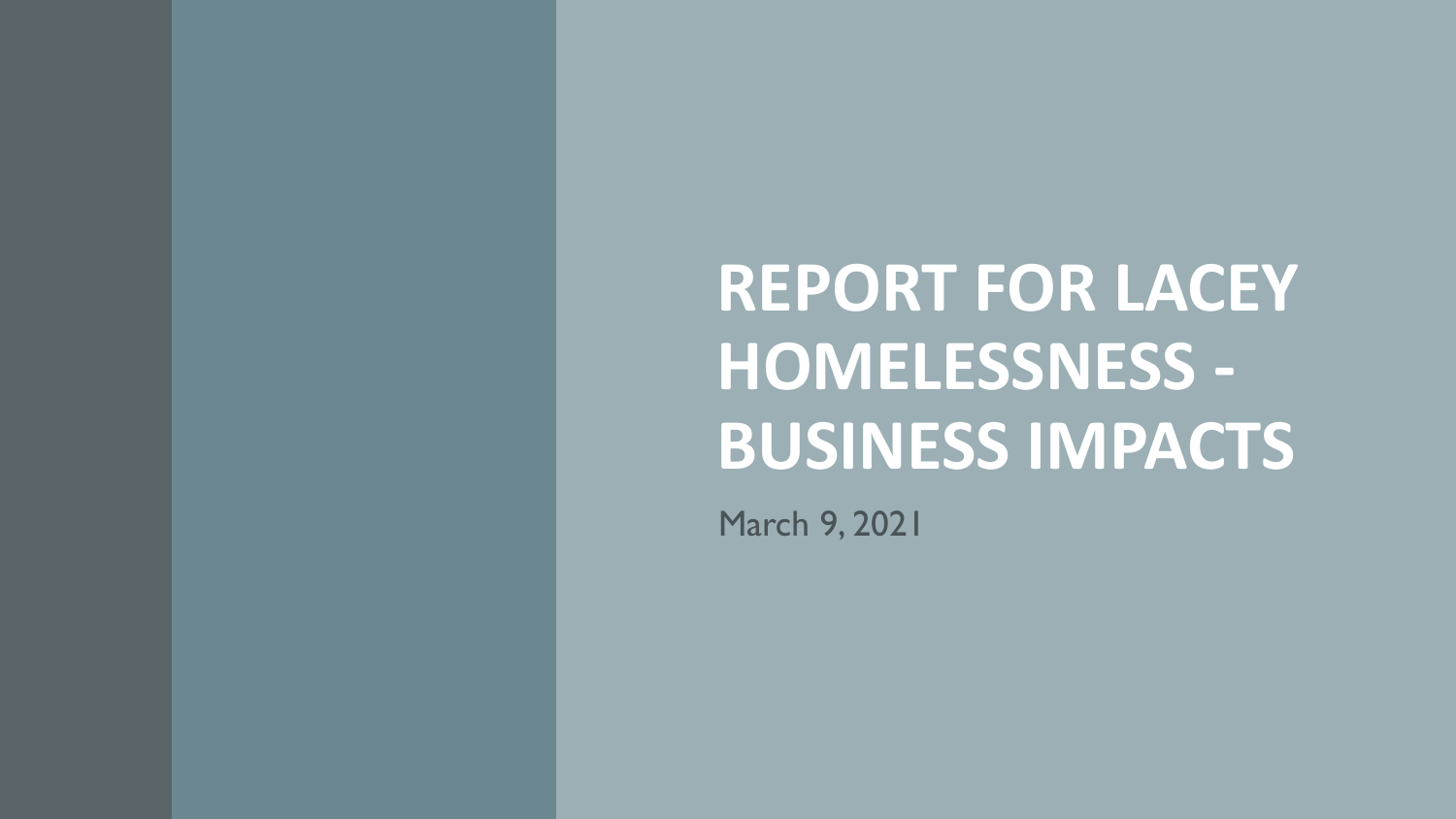

## RESPONSE **STATISTICS**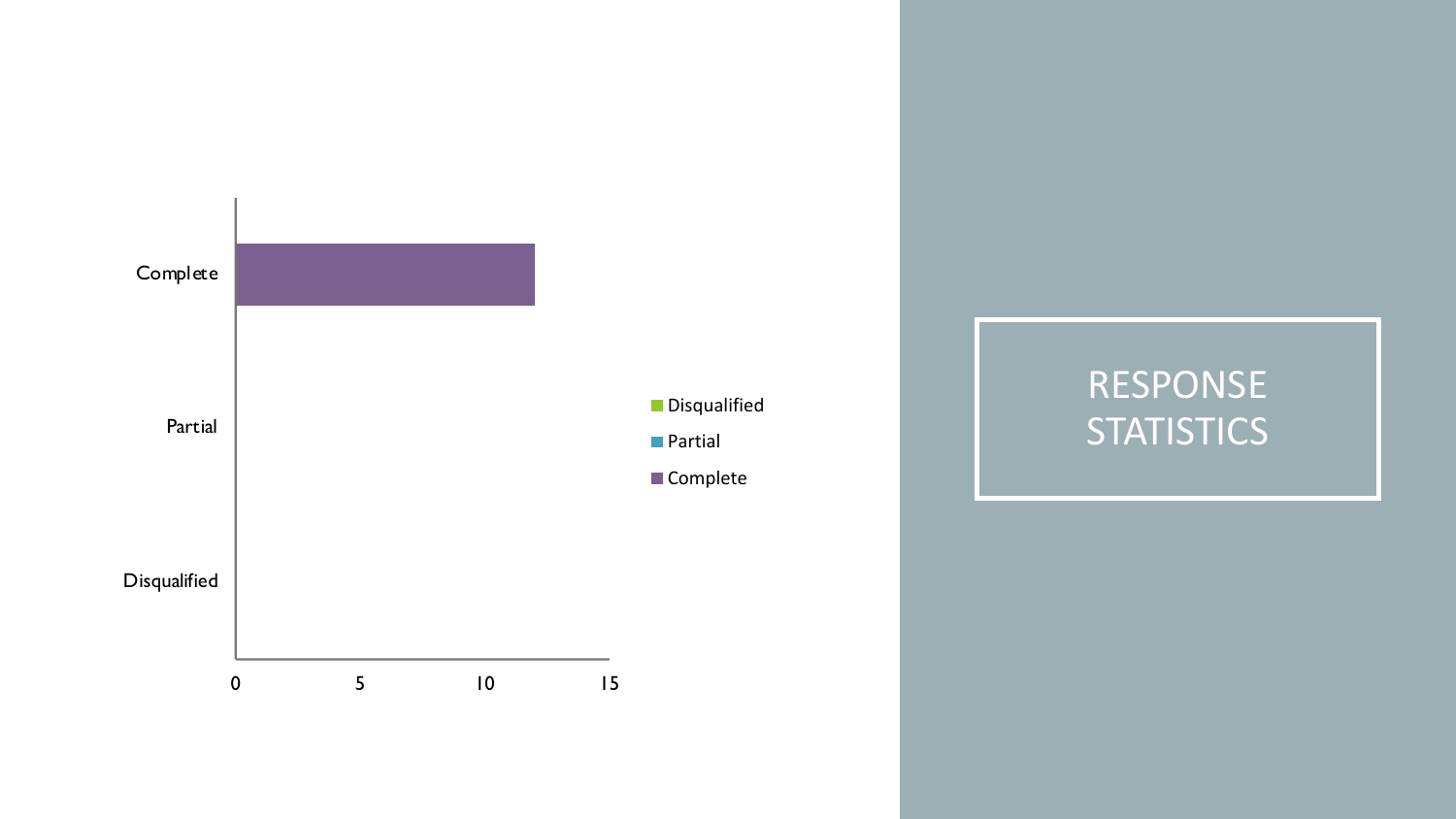

Increase in the number of individuals believed to be houseless in or around your Received customer complaints

Received staff complaints

- $\blacksquare$  Felt unsafe operating my business
	- Had to call the police

**Trespassing or sleeping on business premises** 

Found needles on ground on/near business premises

**Found human waste on/near business** premises

**Experienced harassment of business owner,** staff, or customers

Witnessed lewd or lascivious behavior (a sexual act that is offensive to communi

- $\blacksquare$  Provided some kind of help to person(s) on
	- premises
- Other Write In

1.HAS YOUR BUSINESS EXPERIENCED ANY OF THE FOLLOWING IN THE PAST 2 YEARS, SPECIFICALLY RELATED TO BEHAVIORS OF INDIVIDUALS BELIEVED TO BE HOUSELESS IN OR AROUND YOUR BUSINESS? PLEASE CHECK ALL THAT APPLY.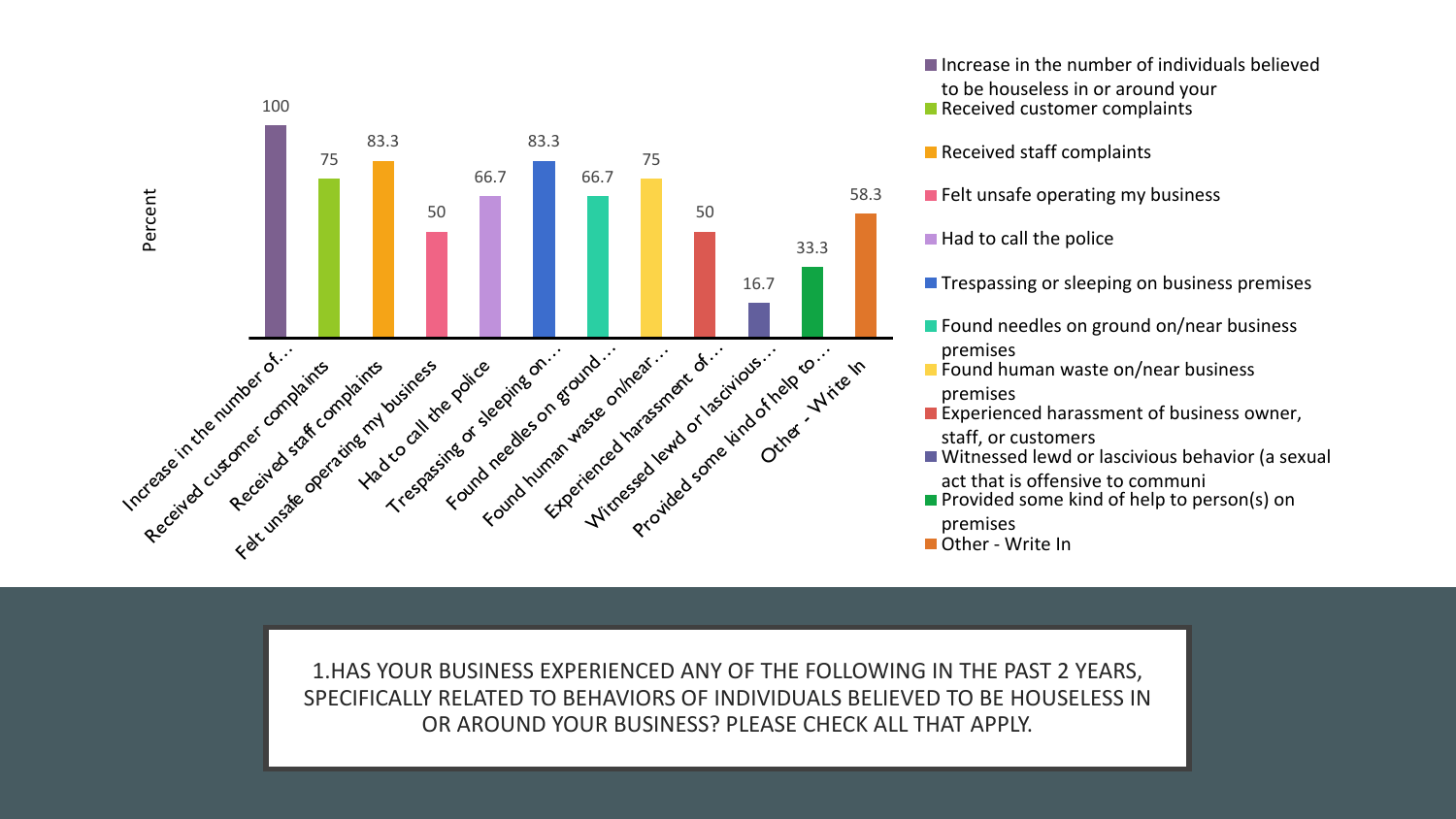2.IN THE PAST 2 YEARS, HAVE YOU (OR OTHER MANAGERS/OWNERS OF YOUR BUSINESS) CONSIDERED MOVING YOUR BUSINESS OUT OF LACEY?

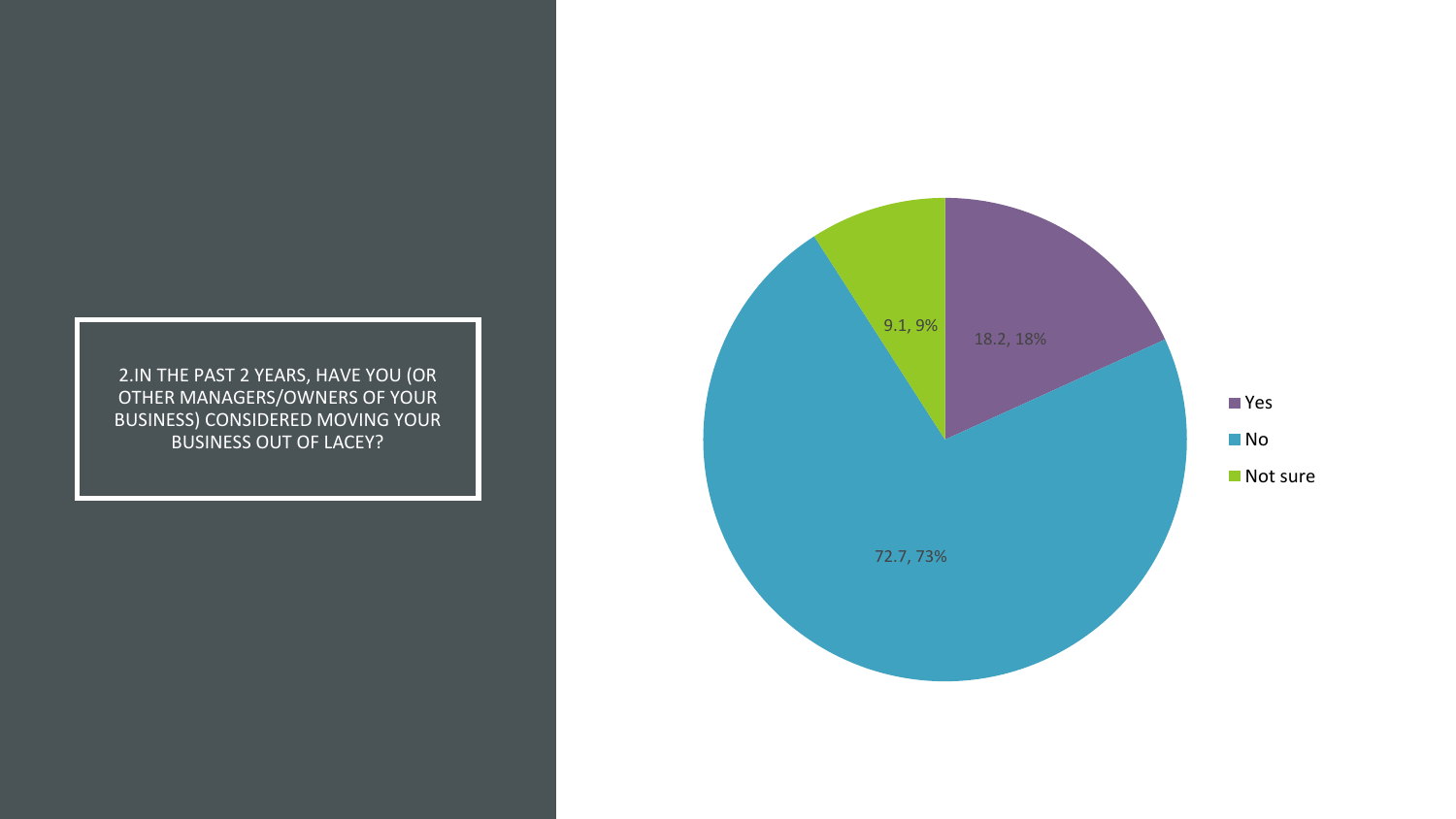### 3.WHY DID YOU ANSWER THE PREVIOUS QUESTION THE WAY YOU DID?

# nale, closing comm **ISSUE** care, due eel.CI Iding apartme

#### Response

I gave honest answers.

We are committed to a presence in Lacey and it would be impossible to move to another location.

Moving would mean closing the business

We are an apartment complex.

We still believe that we can get a handle on the Homeless/Drug Issue.

We do not feel the City is properly addressing the Homeless issue. Please look at how many police reports we have filed in the last 3 years. Too many

I want to feel safe when I'm the last one to leave the building and at this point, I can't be here after dark due to the aggressive nature of these young males towards me as a female

The frequency of interaction with homelessness near our business has not been high, so manageable. Primarily in past to Lacey doing a good job of managing the situation. Our business is not in Olympia because they do not manage it.

This is home.

City of Lacey does a great job of taking care of businesses and we really appreciate all they do. We like Lacey for our business location as well.